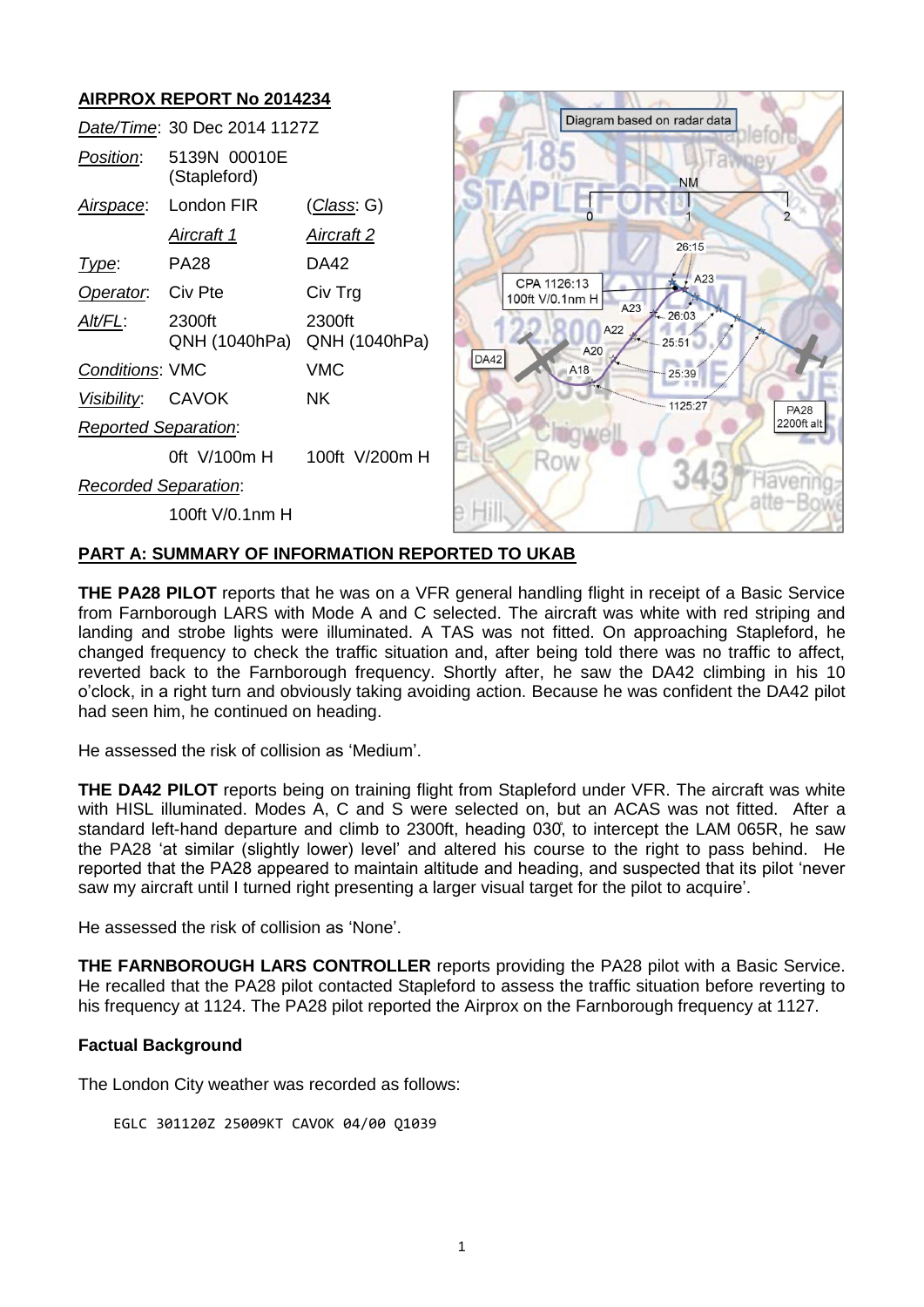## **Analysis and Investigation**

# **CAA ATSI**

CAA ATSI had access to Farnborough RTF and area radar recordings together with reports from both pilots and the Farnborough controller and unit investigation report. Stapleford operate an A/G radio and do not record RTF.

The Airprox occurred at 1126:11, 0.5nm to the southeast of Stapleford airfield within Class G airspace above the Stapleford Aerodrome Traffic Zone (ATZ). Above Stapleford is the London TMA-1 Class A controlled airspace, which has a base of 2500ft. The DA42 was not in receipt of an Air Traffic Service but was in communication with Stapleford Radio.

The PA28 was squawking 5021. On two occasions the PA28 had operated in the vicinity of Stapleford and had requested a change to the Stapleford A/G frequency in order to obtain information on traffic in the area. On the second occasion, at 1124:37, the PA28 left the Farnborough frequency to advise Stapleford that he intended to overfly Stapleford at 2300ft on QNH 1014. The pilot's written report indicated that Stapleford advised that they had no traffic to affect. The PA28 was 2.7nm southeast of Stapleford at 2300ft. The DA42 had just departed from Stapleford and was 0.8nm southwest of Stapleford at 800ft squawking 5420, (UK domestic code); see Figure 1.



The PA28 pilot elected to change back to the Farnborough (LARS) frequency, reporting back on frequency at 1125:09. At 1125:43 the DA42 had completed a left turn and was passing 2000ft on a north-easterly track. The horizontal distance between the two aircraft was 1.3nm. The two aircraft continued to converge and, at 1126:09, the horizontal distance was 0.2nm with the DA42 indicating 100ft above the PA28; see Figure 2.



Figure 2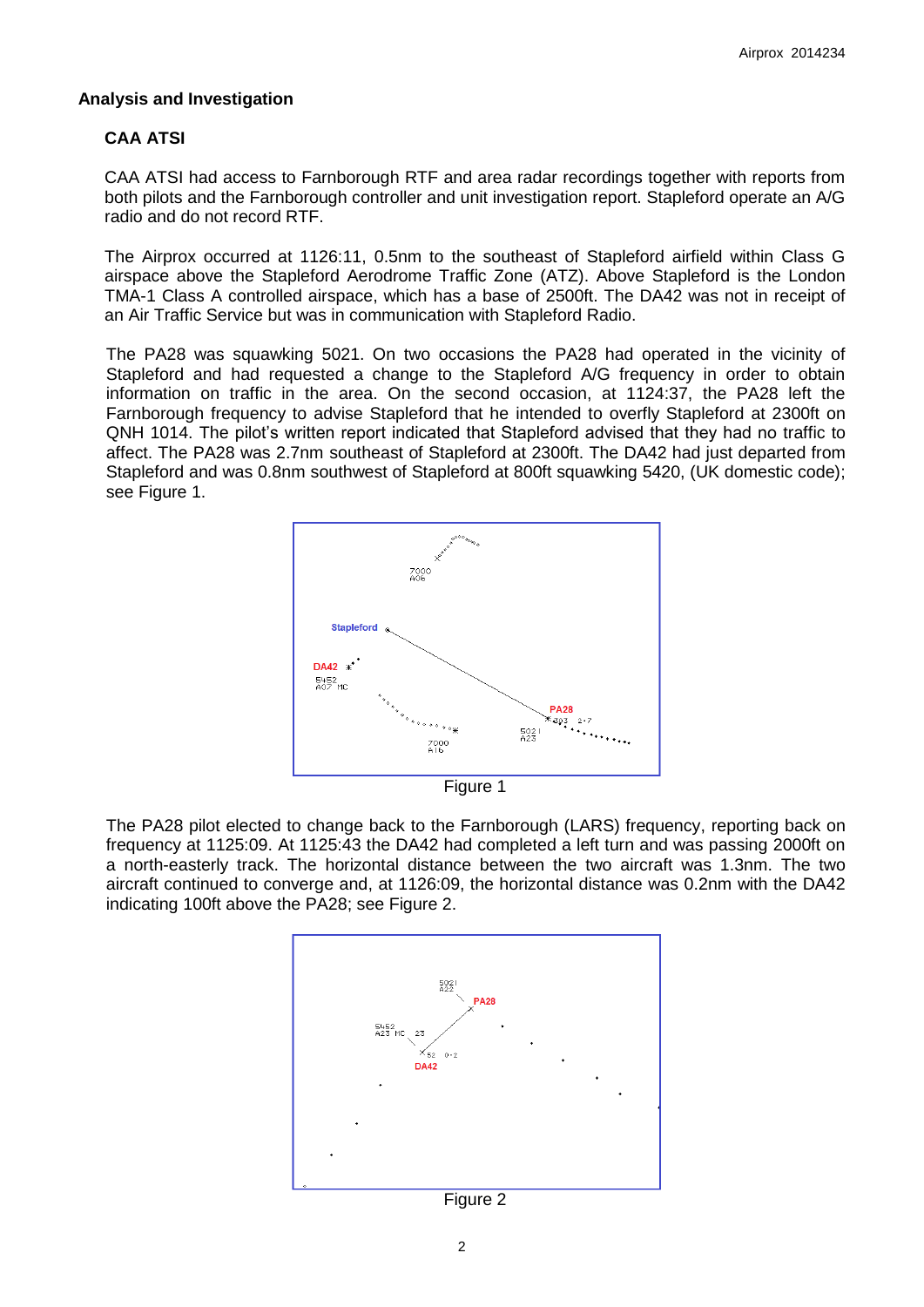The CPA occurred between radar sweeps at 1126:11 at an estimated distance of 0.1nm horizontally and 100ft vertically. At 1126:13 radar showed the two aircraft had passed, with the DA42 turning right and indicating 100ft above the PA28; see Figure 3.



Figure 3

At the time of the Airprox there were four aircraft in the vicinity of Stapleford and Farnborough ATSU reported that the SSR labels were overlapping (garbling) as shown by the unfiltered radar recording in Figure 4.



Figure 4 – Swanwick MRT 1126:13

The PA28 pilot's written report indicated that he sighted the DA42 late due to the position of the sun, reporting that the DA42 was slightly below and was taking avoiding action to pass behind. The DA42 pilot indicated that he sighted the PA28 at a (similar) slightly lower level and, after a short delay, considered a right turn was the best option to avoid. The Farnborough ATSU indicated that when the PA28 checked in on frequency after having spoken to Stapleford Radio, the Farnborough controller assumed that Stapleford would have passed any relevant traffic information. The Farnborough controller had then focused his attention on another area of the sector. When the controller returned his attention back to the PA28, he observed that the two aircraft had passed. The Farnborough controller did not detect there was a definite risk of collision hence why no warning was passed. The Stapleford A/G operator, in discussion, indicated that he always advises overflying aircraft to keep a lookout for traffic operating at Stapleford (which are normally below 1800ft) and, if the overflying aircraft are working Farnborough, they can either report passing abeam or return to the Farnborough frequency. The A/G operator could not recall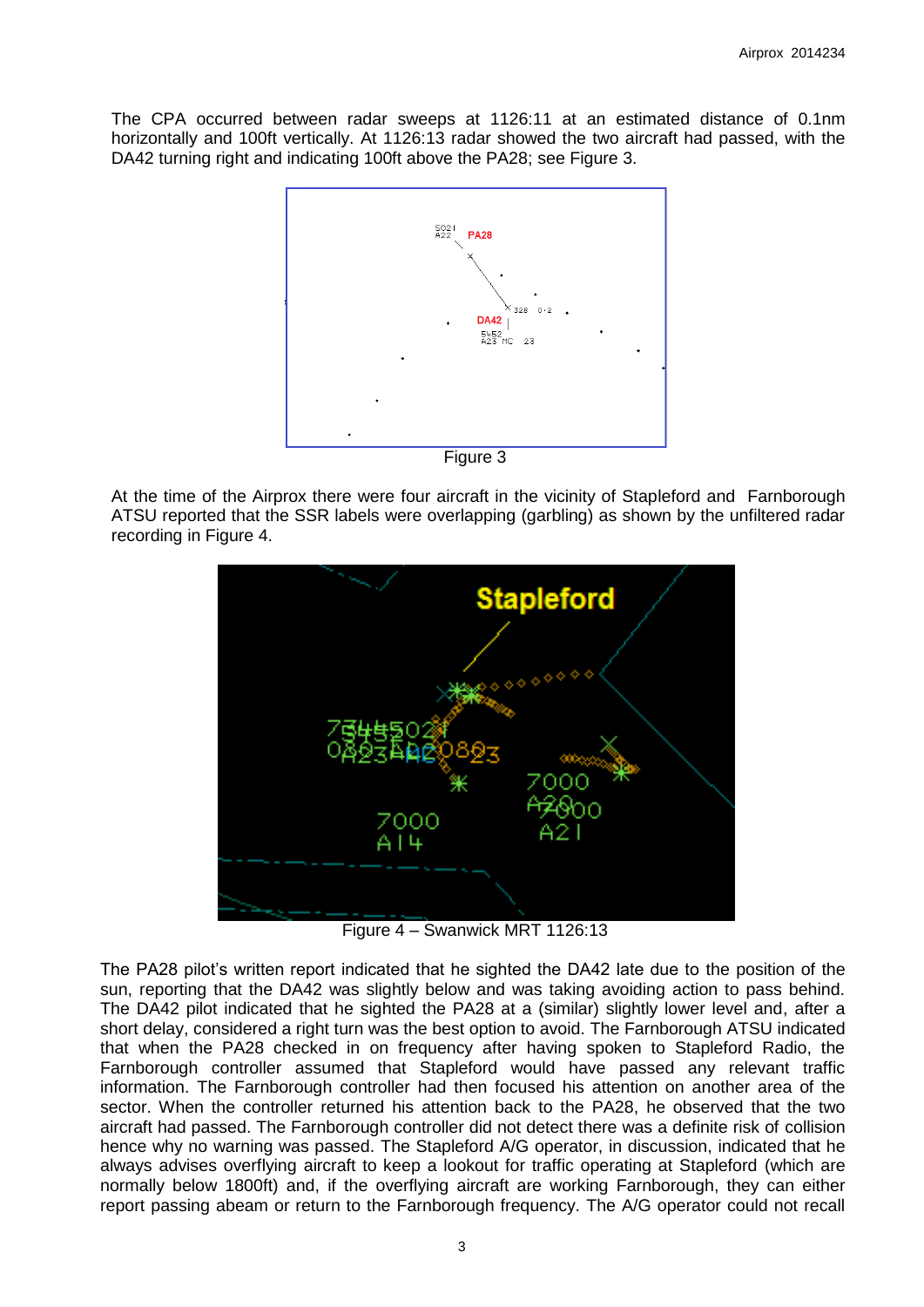the exact circumstances of the event but does remember a subsequent telephone call from the PA28 pilot, when it was suggested that the PA28 pilot contact the DA42 pilot.

The DA42 was in communication with Stapleford Radio (an A/G Service) but was not in receipt of an Air Traffic Service. It was not clear if the DA42 pilot was aware of, or had heard the PA28 pilot's transmission to transit via the overhead. The PA28 pilot had contacted Stapleford and, in the absence of any traffic information or request to report overhead, the pilot had elected to return to the Farnborough LARS frequency in receipt of a Basic Service.

#### **UKAB Secretariat**

Both pilots shared an equal responsibility for collision avoidance and for not flying into such proximity as to cause a danger of collision<sup>1</sup>. If the incident geometry is considered as converging then the DA42 was required to give way to the PA28, which he did. $2$ 

#### **Summary**

An Airprox was reported when a PA28 and a DA42 flew into proximity at 1126 on Tuesday  $30<sup>th</sup>$ December. Both pilots were operating under VFR in VMC. The PA28 was receiving a Basic Service from Farnborough LARS, the DA42 was speaking to Stapleford on the A/G frequency.

#### **PART B: SUMMARY OF THE BOARD'S DISCUSSIONS**

Information available consisted of reports from the pilots of both aircraft, radar photographs/video recordings, reports from the air traffic controller involved and a report from the appropriate ATC authority.

The Board agreed that this was a relatively straightforward encounter between two aircraft whose pilots were carrying out normal activity in Class G airspace under the principles of see-and-avoid. The Board commended the PA28 pilot for contacting Stapleford before overflying the ATZ to increase his situational awareness, but commented on the very limited information that an Air Ground Communications Service (AGCS) $3$  can provide. Notwithstanding, they opined that the A/G Operator could usefully have responded to the PA28 pilot's call with the information that the DA42 had recently departed and was climbing en route to the northeast, although they recognised that the A/G Operator was not required to do so. That the PA28 pilot was told that there was no traffic to affect was unfortunate in that it was highly likely to have caused him to have formed a false mental picture as he approached the airfield. In subsequently discussing the level of service provision at Stapleford, the Board recalled the conversation that had occurred during the assessment of Airprox 2014232 earlier in the meeting. During that discussion, the suitability of having only an A/G Service at Stapleford was queried given the busy nature of the airfield; the Board recalled that a recommendation had been made as a result of the discussion about Airprox 2014232, that Stapleford and the CAA review the suitability of this arrangement. The Board therefore refrained from making a further recommendation in this respect, but hoped that this Airprox would also be considered as part of that review.

The Board noted that Farnborough LARS had assumed that Stapleford would have passed Traffic Information to the PA28, but wondered whether this had been a safe assumption to make, and whether Farnborough LARS knew that Stapleford had only an AGCS. They also noted that the PA28 pilot had asked for only a Basic Service from Farnborough, and opined that a Traffic Service would have been more appropriate since this would have provided a measure of positive flight following and Traffic Information rather than relying on the controller to spot any conflictions when his attention might be focussed elsewhere. Notwithstanding, the Board also acknowledged that Farnborough LARS may not have been able to supply a Traffic Service given the likely intensity of traffic and workload. Nevertheless, based on the premise that 'if you don't ask you don't get'; the Board opined

 $\overline{a}$ 1 SERA 3205 Proximity.

<sup>2</sup> SERA 3210 Converging.

 $3$  CAP 452 Ch 4 refers